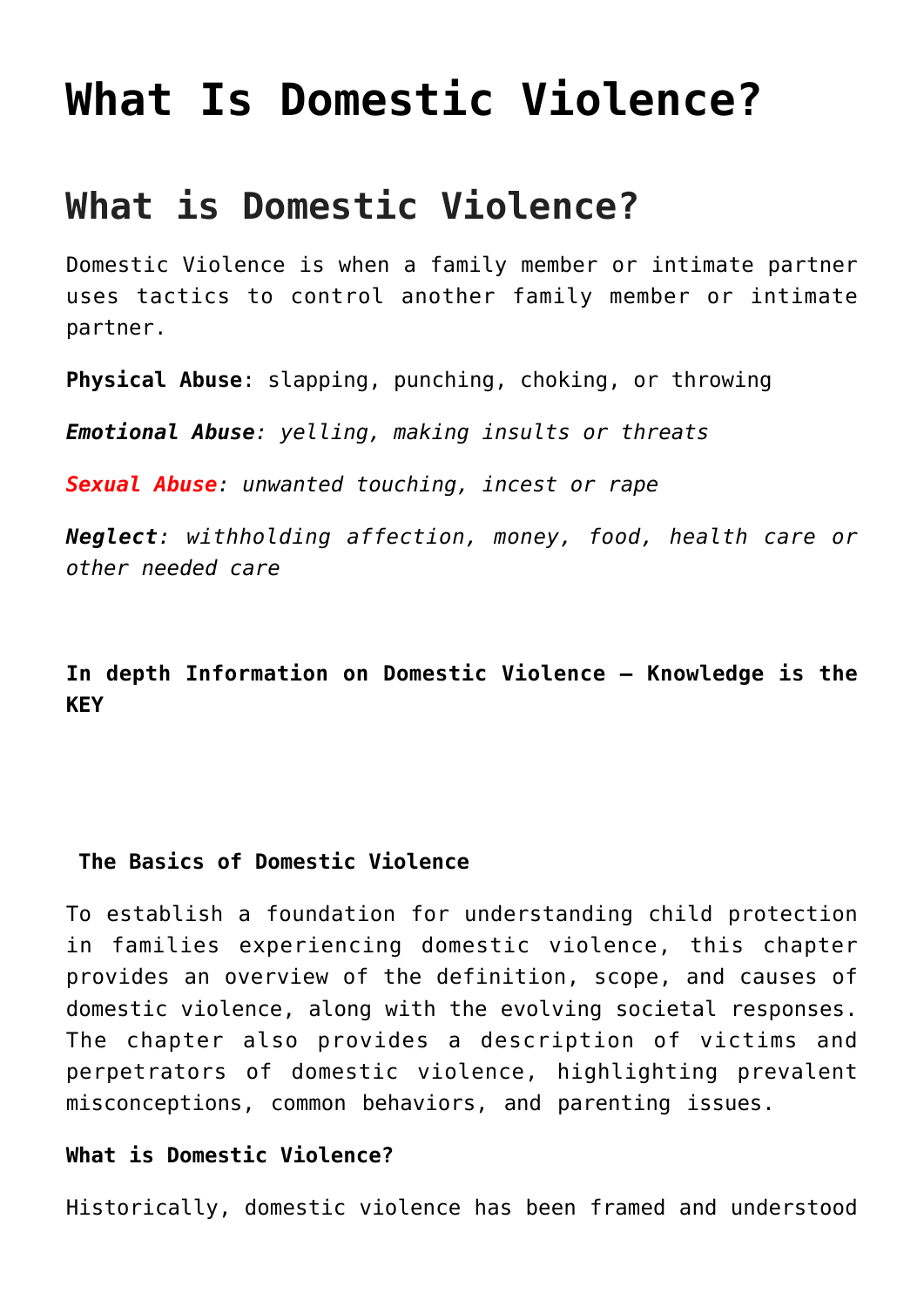exclusively as a women's issue. Domestic abuse affects women, but also has devastating consequences for other populations and societal institutions. Men also can be victims of abuse, children are affected by exposure to domestic violence, and formal institutions face enormous challenges responding to domestic violence in their communities. The effects of domestic violence on victims are more typically recognized, but perpetrators also are impacted by their abusive behavior as they stand to lose children, damage relationships, and face legal consequences. Domestic violence cuts across every segment of society and occurs in all age, racial, ethnic, socio-economic, sexual orientation, and religious groups. Domestic violence is a social, economic, and health concern that does not discriminate. As a result, communities across the country are developing strategies to stop the violence and provide safe solutions for victims of domestic violence.

# **Defining Domestic Violence**

Domestic violence is a "pattern of coercive and assaultive behaviors that include physical, sexual, verbal, and psychological attacks and economic coercion that adults or adolescents use against their intimate partner." Domestic violence is not typically a singular event and is not limited to only physical aggression. Rather, it is the pervasive and methodical use of threats, intimidation, manipulation, and physical violence by someone who seeks power and control over their intimate partner. Abusers use a specific tactic or a combination of tactics to instill fear in and dominance over their partners. The strategies used by abusers are intended to establish a pattern of desired behaviors from their victims. Certain behaviors often are cited by the perpetrator as the reason or cause of the abusive behavior, therefore, abusive verbal and physical actions are often intended to alter or control that behavior.

#### **Some Statistics**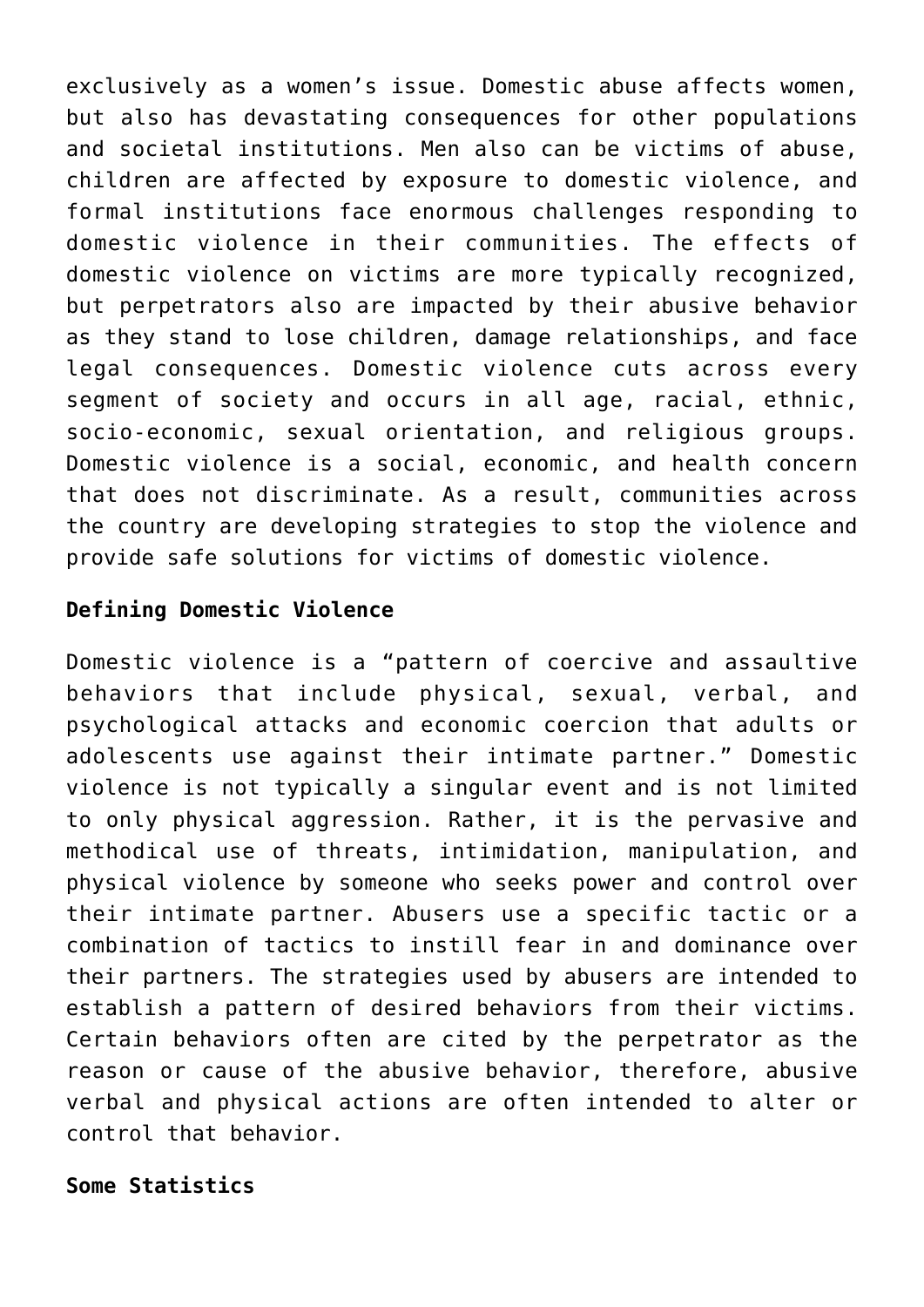Currently, national crime victimization surveys, crime reports, and research studies indicate:

• An estimated 85 to 90 percent of domestic violence victims are female.

• Females are victims of intimate partner violence at a rate about five times that of males.

• Females between the ages of 16 and 24 are most vulnerable to domestic violence.

• Females account for 39 percent of hospital emergency department visits for violence-related injuries, and 84 percent of persons treated for intentional injuries caused by an intimate partner.

• As many as 324,000 females each year experience intimate partner violence during their pregnancy, and pregnant and recently pregnant women are more likely to be victims of homicide than to die of any other cause.

• Females experience the greatest assault rate (21.3 per 1000 females) between the ages of 20 and 24. This is eight times the peak rate for males (3 per 1000 males ages 25 to 34).

• Domestic violence constitutes 22 percent of violent crime against females and 3 percent of violent crime against males.

• Eight percent of females and 0.3 percent of males report intimate partner rape.

• Approximately 33 percent of gays and lesbians are victims of domestic violence at some time in their lives.

• Twenty-eight percent of high school and college students experience dating violence and 26 percent of pregnant teenage girls report being physically abused.

• Seventy percent of intimate homicide victims are female, and females are twice as likely to be killed by their husbands or boyfriends than murdered by strangers.

• On average, more than three women are murdered by their husbands or boyfriends in the United States every day. In 2000, 1,247 women were killed by an intimate partner. The same year, 440 men were killed by an intimate partner.

• An estimated 5 percent of domestic violence cases are males who are physically assaulted, stalked, and killed by a current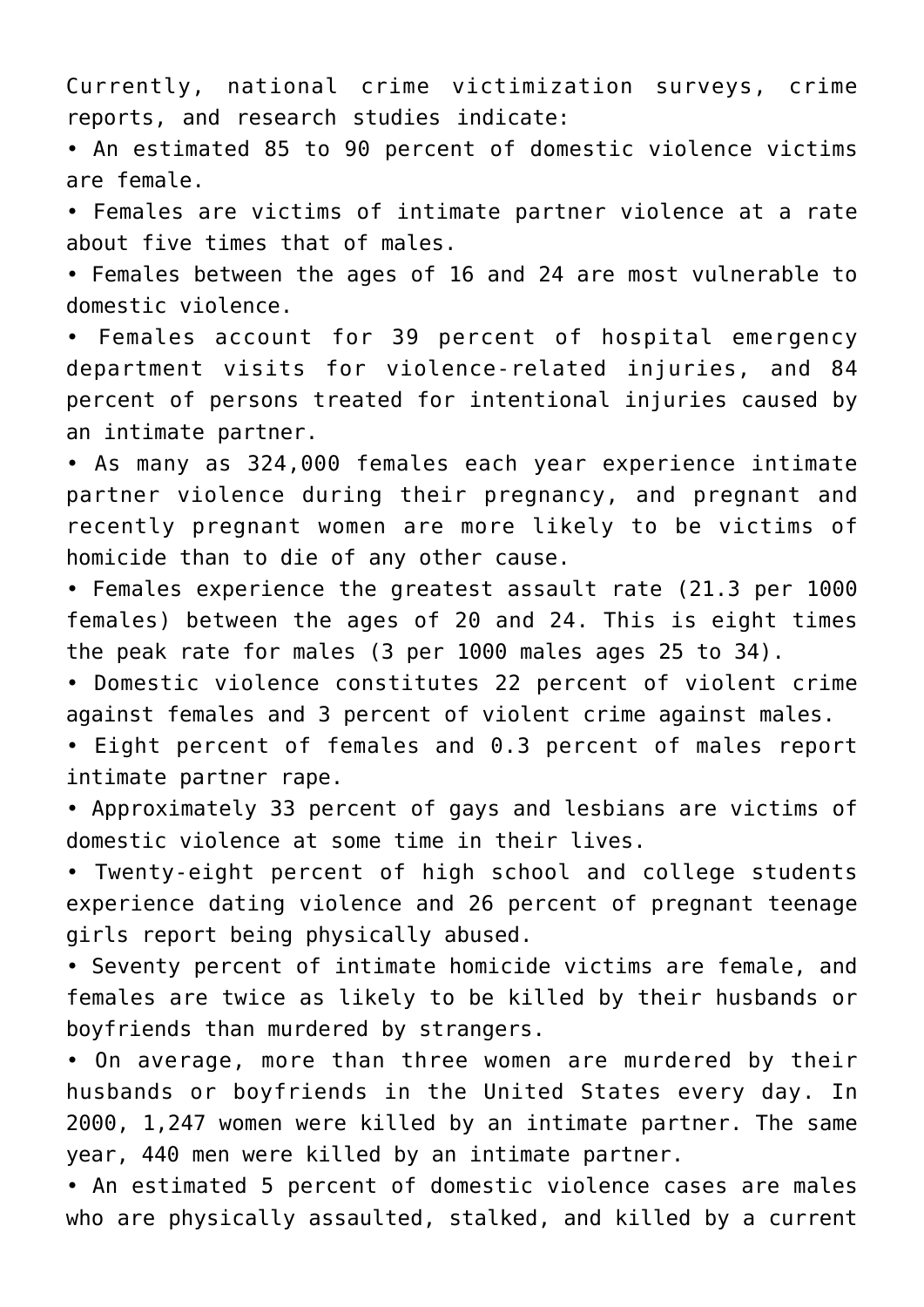or former wife, girlfriend, or partner.

• Domestic violence victims lose a total of nearly 8.0 million days of paid work—the equivalent of more than 32,000 full-time jobs—and nearly 5.6 million days of household productivity as a result of the violence.

• The costs of intimate partner rape, physical assault, and stalking exceed \$5.8 billion each year, nearly \$4.1 billion of which is for direct medical and mental health care services.

• Males are significantly more likely to be victimized by acquaintances (50 percent) or strangers (44 percent) than by intimates or other relatives.

• Females experience over 5 to 10 times as many incidents of domestic violence than males. In comparison to men, women have a significantly greater risk for being a victim of domestic violence and suffering chronic and severe forms of physical assaults.

# **Domestic Violence Tactics**

The types of domestic violence actions perpetrated by abusers include physical, sexual, verbal, emotional, and psychological tactics; threats and intimidation; economic coercion; and entitlement behaviors. Examples of each are provided below. Some of the behaviors identified in the following lists do not constitute abuse in and of themselves, but frequently are tactics used in a larger pattern of abusive and controlling behavior.

Physical Tactics:

- Pushing and shoving;
- Restraining;
- Pinching or pulling hair;
- Slapping;
- Punching;
- Biting;
- Kicking;
- Suffocating;
- Strangling;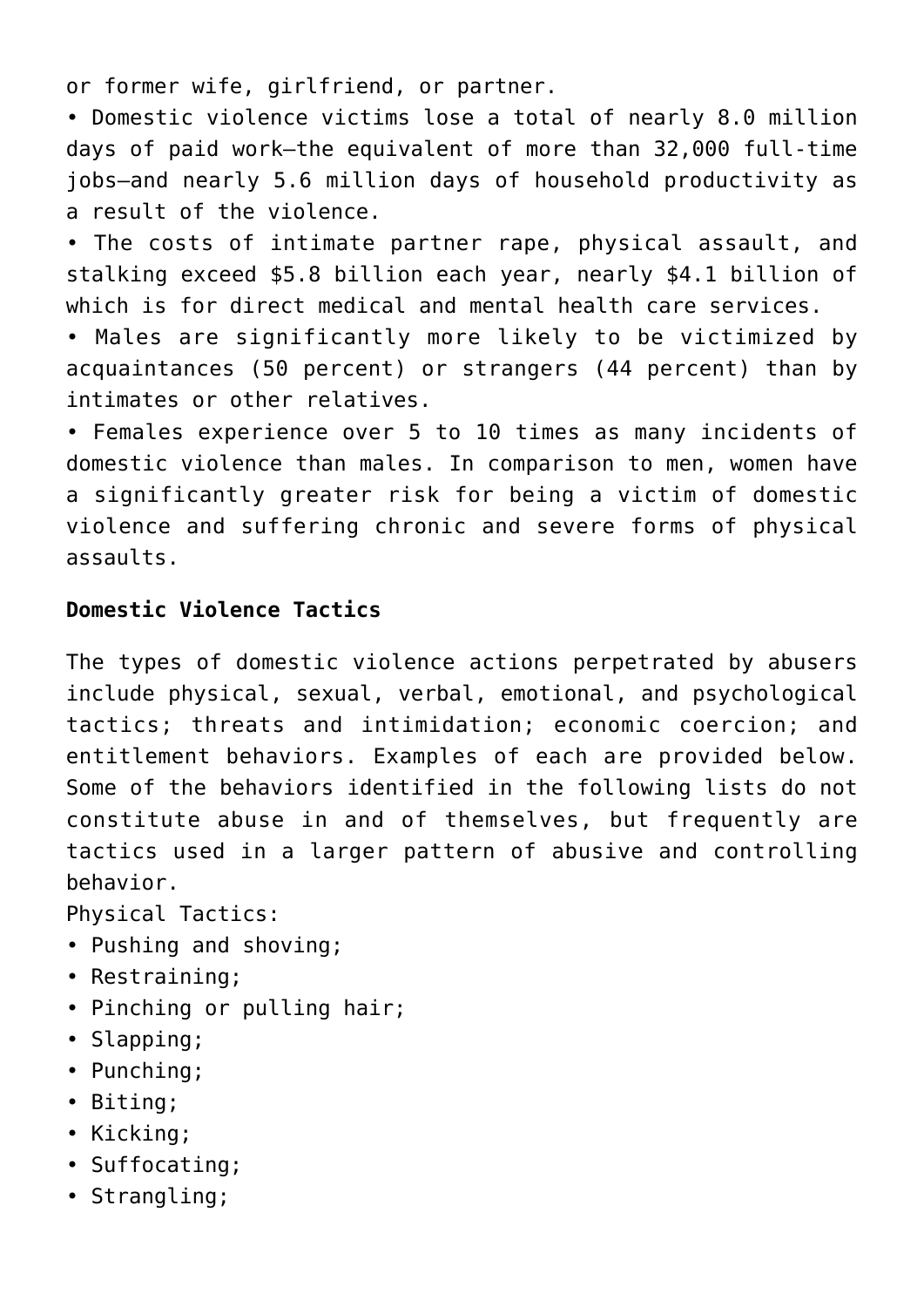- Using a weapon;
- Kidnapping;

• Physically abusing or threatening to abuse children.

Sexual Tactics:

- Raping or forcing the victim into unwanted sexual practices;
- Objectifying or treating the victim like a sexual object;

• Forcing the victim to have an abortion or sabotaging birth control methods;

• Engaging in a pattern of extramarital or other sexual relationships;

• Sexually assaulting the children.

Verbal, Emotional, and Psychological Tactics:

• Using degrading language, insults, criticism, or name calling;

- Screaming;
- Harassing;
- Refusing to talk;

• Engaging in manipulative behaviors to make the victim believe he or she is "crazy" or imagining things;

• Humiliating the victim privately or in the presence of other people;

• Blaming the victim for the abusive behavior;

• Controlling where the victim goes, who he or she talks to, and what he or she does;

• Accusing the victim of infidelity to justify the perpetrator's controlling and abusive behaviors;

• Denying the abuse and physical attacks.

Threats and Intimidation:

• Breaking and smashing objects or destroying the victim's personal property;

• Glaring or staring at the victim to force compliance;

• Intimidating the victim with certain physical behaviors or gestures;

• Instilling fear by threatening to kidnap or seek sole custody of the children;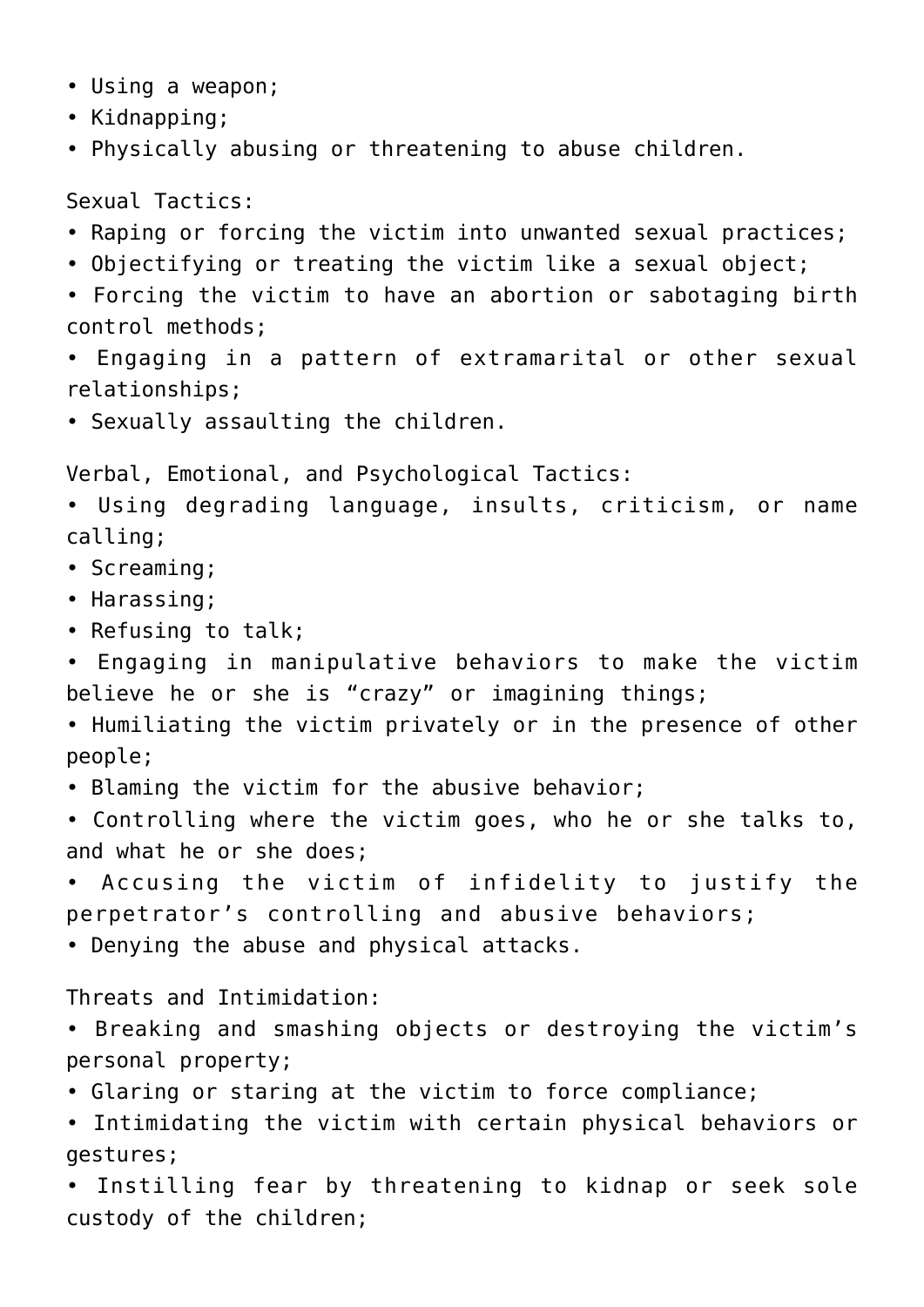- Threatening acts of homicide, suicide, or injury;
- Forcing the victim to engage in illegal activity;
- Harming pets or animals;
- Stalking the victim;
- Displaying or making implied threats with weapons;
- Making false allegations to law enforcement or CPS.

# Economic Coercion:

• Preventing the victim from obtaining employment or an education;

• Withholding money, prohibiting access to family income, or lying about financial assets and debts;

- Making the victim ask or beg for money;
- Forcing the victim to hand over any income;
- Stealing money;
- Refusing to contribute to shared or household bills;
- Neglecting to comply with child support orders;
- Providing an allowance.

Entitlement Behaviors:

- Treating the victim like a servant;
- Making all decisions for the victim and the children;
- Defining gender roles in the home and relationship.

#### **Who Is the Victim?**

Victims of domestic violence do not possess a set of universal characteristics or personality traits, but they do share the common experience of being abused by someone close to them. Anyone can become a victim of domestic violence. Victims of domestic violence can be women, men, adolescents, disabled persons, gays, or lesbians. They can be of any age and work in any profession. Normally, victims of domestic violence are not easily recognized because they are not usually covered in marks or bruises. If there are injuries, victims have often learned to conceal them to avoid detection, suspicion, and shame.

Unfortunately, an array of misconceptions about victims of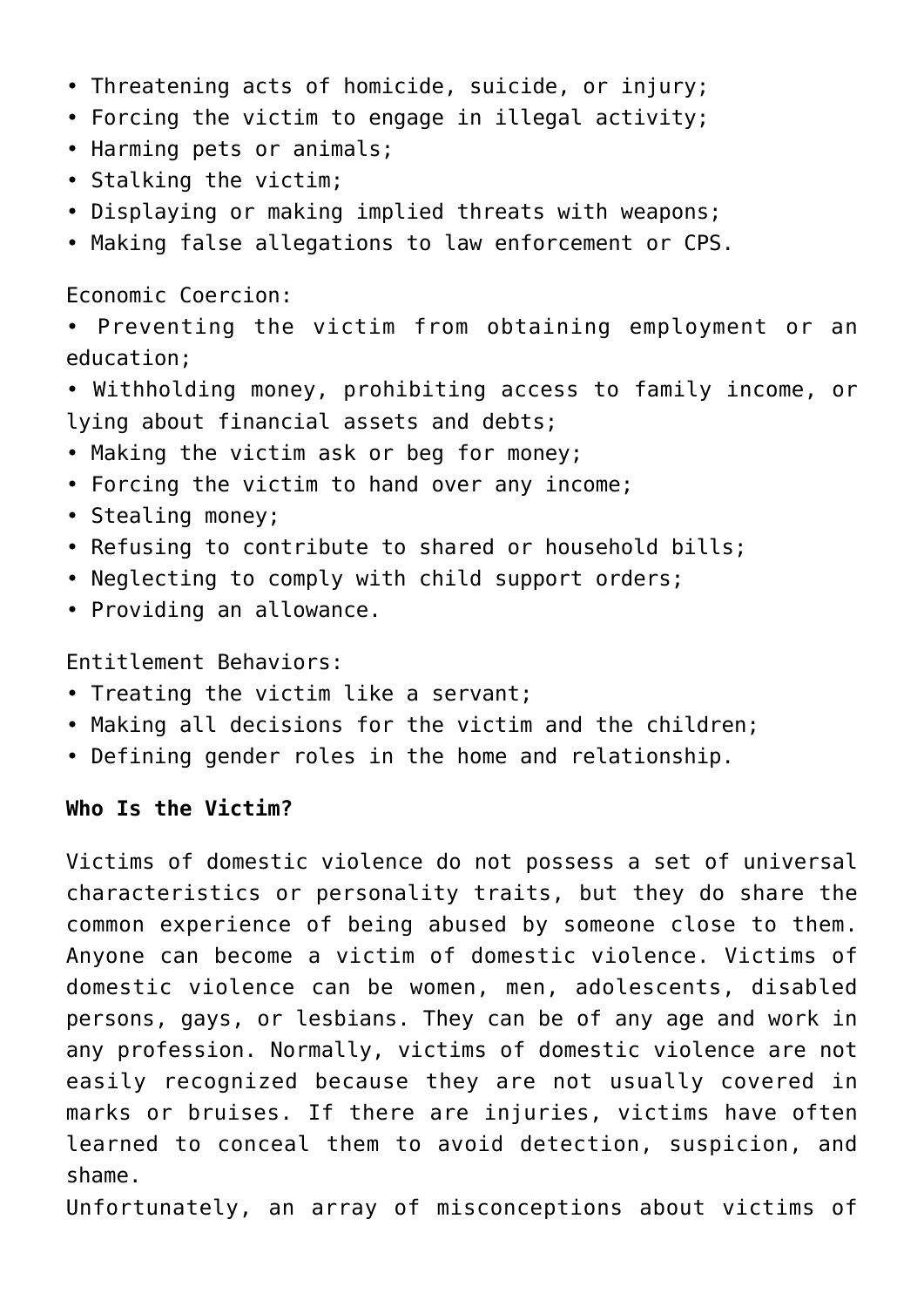domestic violence has led to harmful stereotypes and myths about who they are and the realities of their abuse. Consequently, victims of domestic violence often feel stigmatized and misunderstood by the people in their lives. These people may be well-intended family members and friends or persons trained to help them, such as social workers, police officers, or doctors. Some victims of domestic violence experience a decrease in self-esteem because their abusers are constantly degrading, humiliating, and criticizing them, which also makes them more vulnerable to staying in the relationship.

#### **Barriers to Leaving an Abusive Relationship**

The most commonly asked question about victims of domestic violence is "Why do they stay?" Family, friends, coworkers, and community professionals who try to understand the reasons why a victim of domestic violence has not left the abusive partner often feel perplexed and frustrated. Some victims of domestic violence do leave their violent partners while others may leave and return at different points throughout the abusive relationship. Leaving a violent relationship is a process, not an event, for many victims, who cannot simply "pick up and go" because they have many factors to consider. To understand the complex nature of terminating a violent relationship, it is essential to look at the barriers and risks faced by victims when they consider or attempt to leave. Individual, systemic, and societal barriers faced by victims of domestic violence include:

• **Fear**. Perpetrators commonly make threats to find victims, inflict harm, or kill them if they end the relationship. This fear becomes a reality for many victims who are stalked by their partner after leaving. It also is common for abusers to seek or threaten to seek sole custody, make child abuse allegations, or kidnap the children. Historically, there has been a lack of protection and assistance from law enforcement, the judicial system, and social service agencies charged with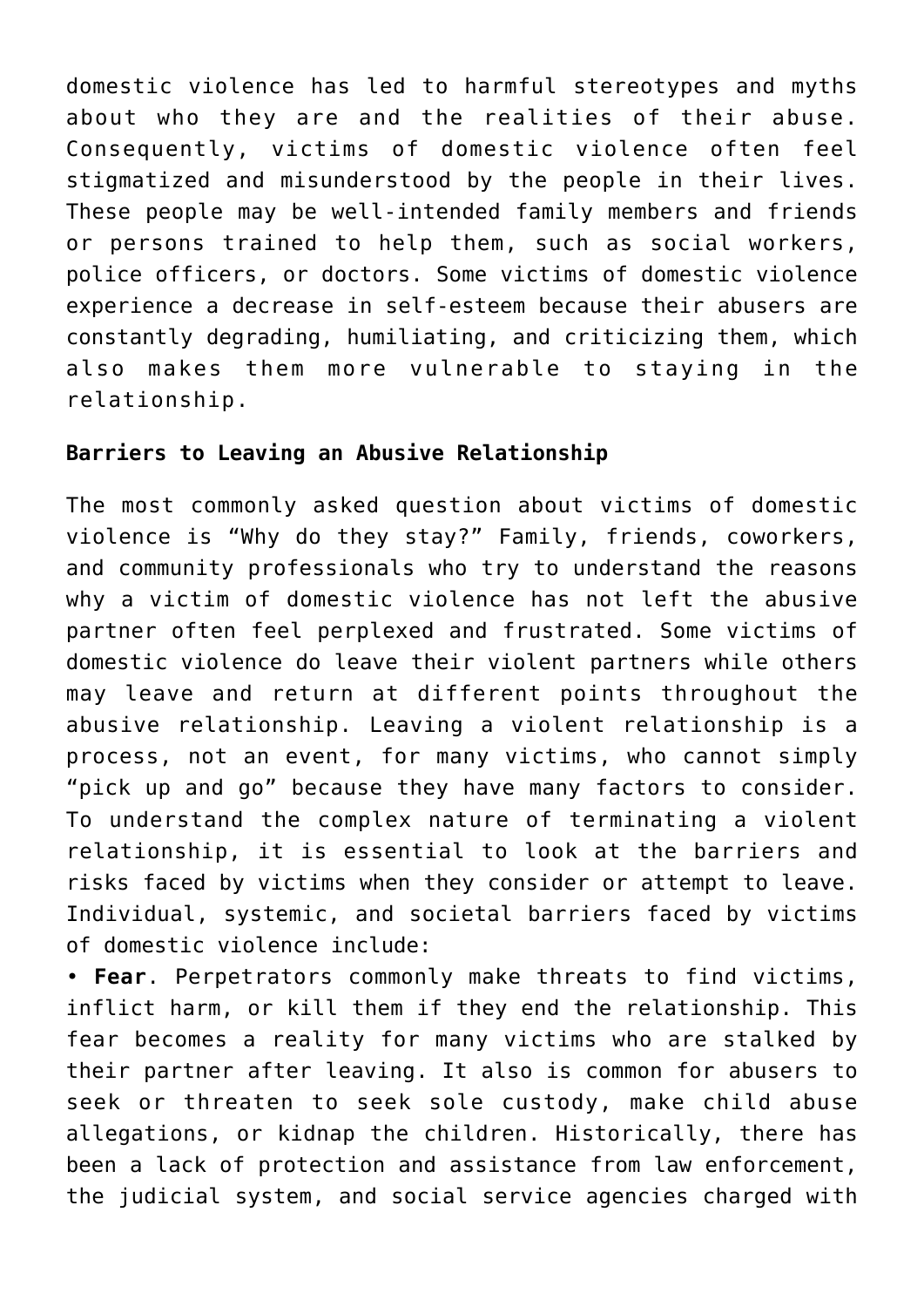responding to domestic violence. Inadequacies in the system and the failure of past efforts by victims of domestic violence seeking help have led many to believe that they will not be protected from the abuser and are safer at home. While much remains to be done, there is a growing trend of increased legal protection and community support for these victims.

**• Isolation.** One effective tactic abusers use to establish control over victims is to isolate them from any support system other than the primary intimate relationship. As a result, some victims are unaware of services or people that can help. Many believe they are alone in dealing with the abuse. This isolation deepens when society labels them as "masochistic" or "weak" for enduring the abuse. Victims often separate themselves from friends and family because they are ashamed of the abuse or want to protect others from the abuser's violence.

**• Financial dependence**. Some victims do not have access to any income and have been prevented from obtaining an education or employment. Victims who lack viable job skills or education, transportation, affordable daycare, safe housing, and health benefits face very limited options. Poverty and marginal economic support services can present enormous challenges to victims who seek safety and stability. Often, victims find themselves choosing between homelessness, living in impoverished and unsafe communities, or returning to their abusive partner.

**• Guilt and shame**. Many victims believe the abuse is their fault. The perpetrator, family, friends, and society sometimes deepen this belief by accusing the victim of provoking the violence and casting blame for not preventing it. Victims of violence rarely want their family and friends to know they are abused by their partner and are fearful that people will criticize them for not leaving the relationship. Victims often feel responsible for changing their partner's abusive behavior or changing themselves in order for the abuse to stop. Guilt and shame may be felt especially by those who are not commonly recognized as victims of domestic violence. This may include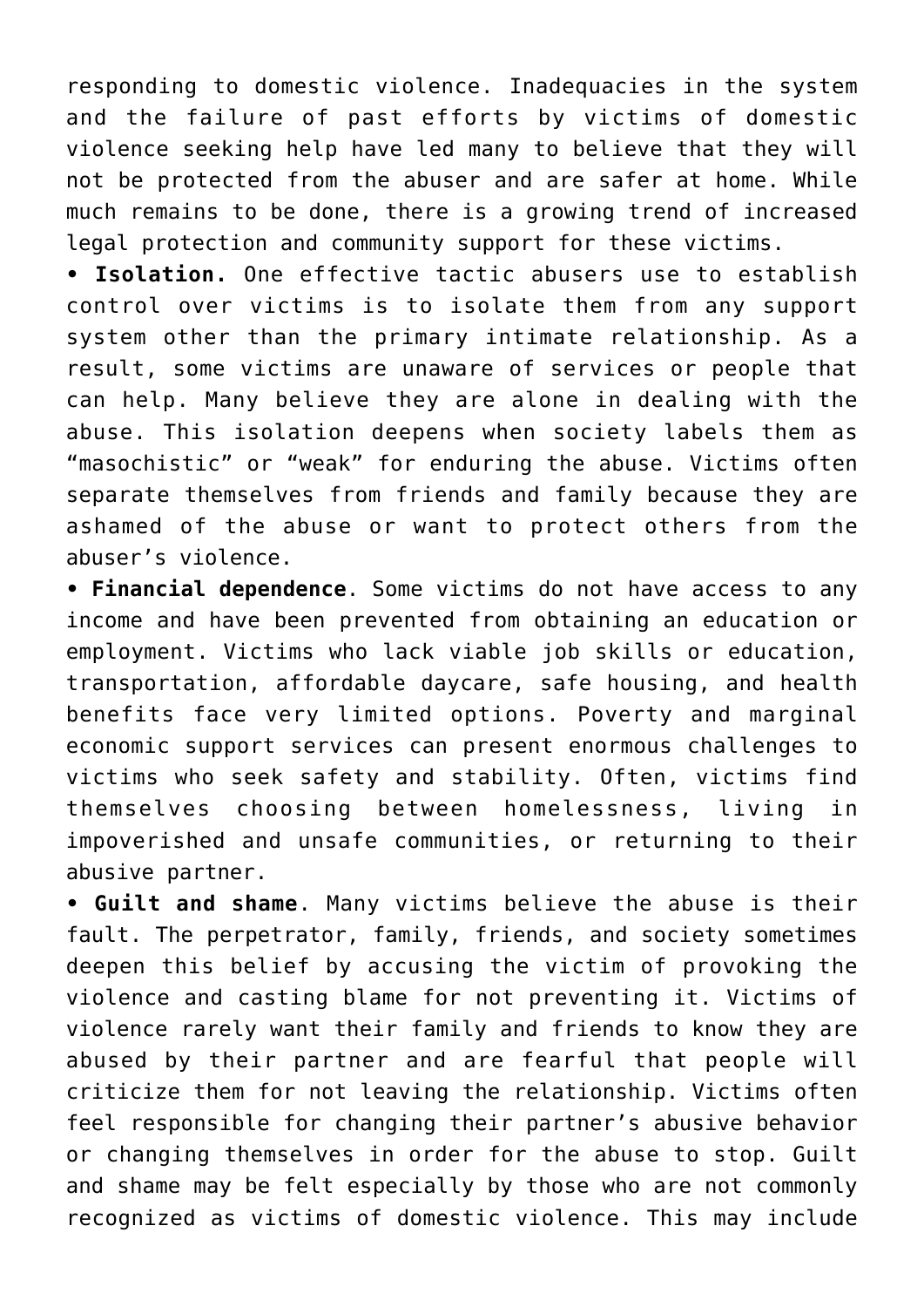men, gays, lesbians, and partners of individuals in visible or respected professions, such as the clergy and law enforcement.

**• Emotional and physical impairment**. Abusers often use a series of psychological strategies to break down the victim's self-esteem and emotional strength. In order to survive, some victims begin to perceive reality through the abuser's paradigm, become emotionally dependent, and believe they are unable to function without their partner. The psychological and physical effects of domestic violence also can affect a victim's daily functioning and mental stability. This can make the process of leaving and planning for safety challenging for victims who may be depressed, physically injured, or suicidal. Victims who have a physical or developmental disability are extremely vulnerable because the disability can compound their emotional, financial, and physical dependence on their abusive partner.

**• Individual belief system.** The personal, familial, religious, and cultural values of victims of domestic violence are frequently interwoven in their decisions to leave or remain in abusive relationships. For example, victims who hold strong convictions regarding the sanctity of marriage may not view divorce or separation as an option. Their religious beliefs may tell them divorce is "wrong." Some victims of domestic violence believe that their children still need to be with the offender and that divorce will be emotionally damaging to them.

**• Hope**. Like most people, victims of domestic violence are invested in their intimate relationships and frequently strive to make them healthy and loving. Some victims hope the violence will end if they become the person their partner wants them to be. Others believe and have faith in their partner's promises to change. Perpetrators are not "all bad" and have positive, as well as, negative qualities. The abuser's "good side" can give victims reason to think their partner is capable of being nurturing, kind, and nonviolent.

**• Community services and societal values**. For victims who are prepared to leave and want protection, there are a variety of